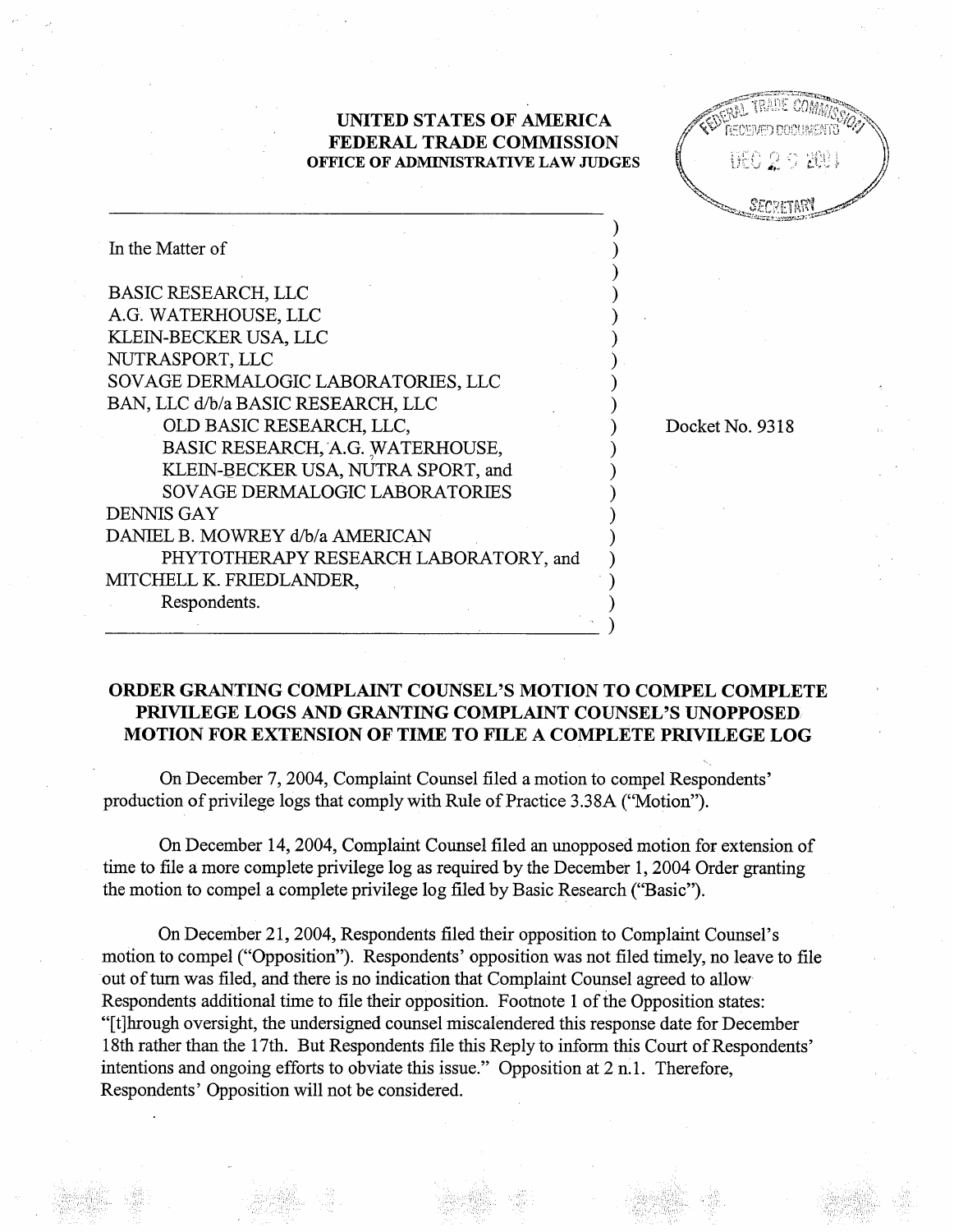Complaint Counsel seeks an order compelling Respondents to provide privilege logs that comply with the requirements of 16 C.F.R.  $\S$  3.38A. Motion at 1. Complaint Counsel argues that seven Respondents have failed to file any privilege log and that the log fied by the other two Respondents fails to comply with the requirements of Rule 3.38A. Motion at 4-

Rule 3.38A identifies the requirements for privilege logs, stating:

(a) Any person withholding material responsive to a subpoena issued pursuant to  $\S$  3.34, written interrogatories requested pursuant to  $\S 3.35$ , a request for production or access pursuant to  $\S$  3.37, or any other request for the production of materials under this part, shall assert a claim of privilege or any similar claim not later than thc date set for production of the material. Such person shall, if so directed in the subpoena or other request for production submit, together with such claim, a schedule of the items withheld which states individually as to each such item the type, title, specific subject matter, and date of the item; the names, addresses positions, and organizations of all authors and recipients of the item; and the specific grounds for claiming that the item is privileged.

16 C.F.R.  $\S$  3.38A(a). Rule 3.38A clearly states that the privilege log must state individually as to each item the date and the name and address of all authors and recipients.

The privilege log submitted by Respondents Basic Research and Ban does not provide the information required by Rule 3.38A. Motion, Exhibit 2. For example, the names, addresses positions, and organizations of all authors and recipients are not listed. Id.

Moreover, on November 15, 2004, Basic Research filed a motion to compel Complaint Counsel to provide a privilege log that complied with Rule 3.38A. Dec. 1, 2004 Order. In their opposition to Basic's motion to compel, Complaint Counsel indicated that Basic's privilege log was deficient. Dec. 1, 2004 Order. In the December 1, 2004 Order granting Basic's motion to compel, this Court stated that "if the parties are unable to reach an agreement [to limit the privilege log requirements], the privilege logs must conform to the requirements of Rule 3.38A." Dec. 1, 2004 Order. Nonetheless, Respondents have failed to provide a privilege log in compliance with Rule 3. 38A.

Claims of privilege may be waived for documents that are not listed on a privilege log, or that are listed without the information required by Rule 3.38A. The parties are hereby put on notice that claims of privilege may be waived by failure to comply with the requirements of this Order or by further violations of the discovery rules.

 $\overline{2}$